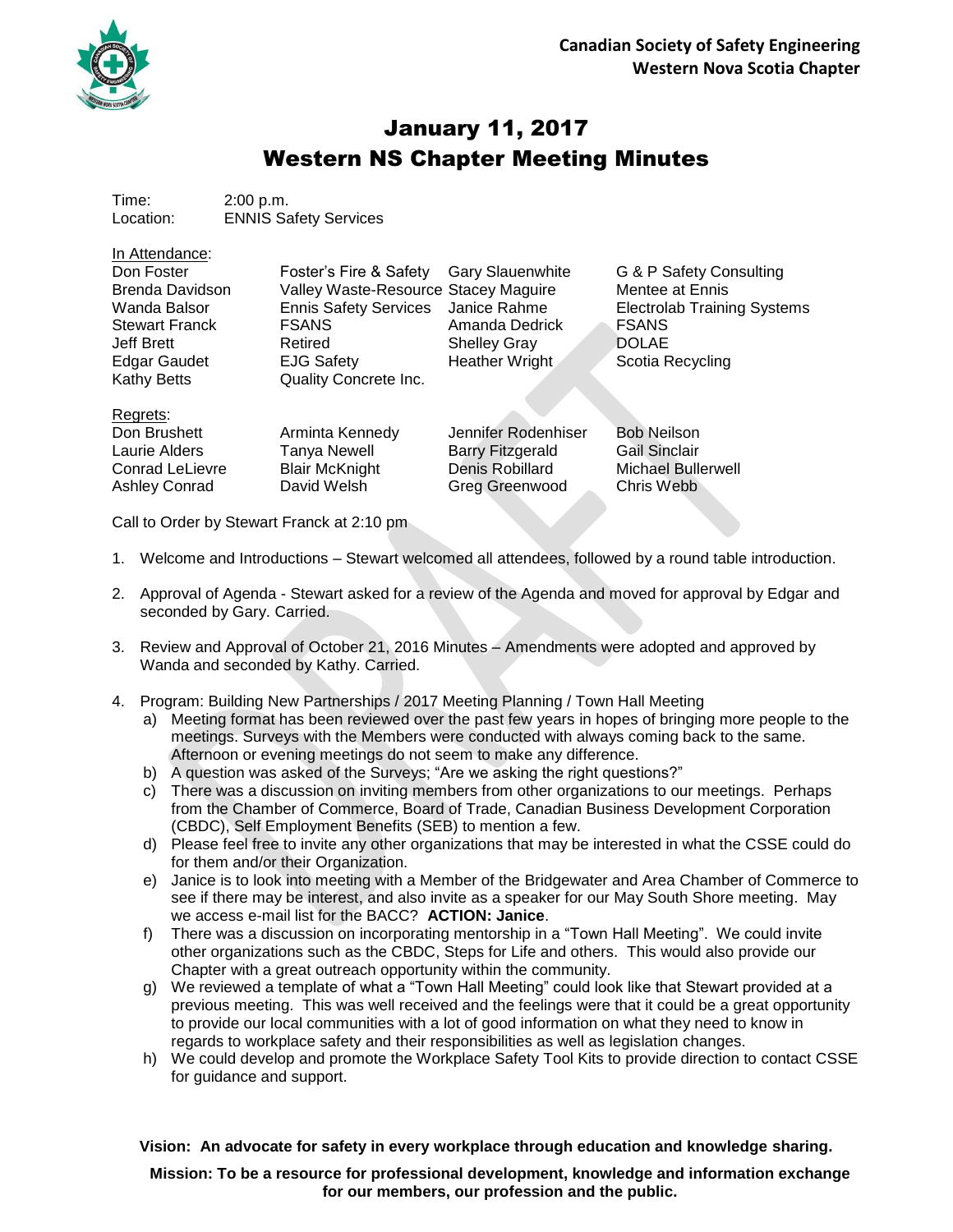- i) Teaming up and supporting other organizations such as Eastern Canadian Fisheries Exposition events could be beneficial to all. See [www.ecfx.ca](http://www.ecfx.ca/) for info on the Eastern Canadian Fisheries Exposition being held in Yarmouth, February 3-4, 2017. We NEED to be sharing this type of info.
- j) A suggested name for a future Town Hall Meeting: "Building New Partnerships 2017 The Cost of Safety"
- 5. Business Arising from previous meetings/minutes
	- a) Review of AGM
		- i. Great attendance from the Chapter.
		- ii. Service Pins were issued to those in attendance who have reached 5, 10, 15… years of service. These pins will be issued at each AGM going forward.
		- iii. Deirdre O'Rilley, Chair Person for the Nova Scotia Chapter and National Secretary presented the Outstanding Achievement Award to the Chapter, which had been announced at the PDC in September.
		- iv. The Guest Speaker was, Jeannette Combes, from the Office of the Employer, who spoke on the topic of "Post Traumatic Stress Disorder in the Workplace".
		- v. An Election was held with the Executive Positions & Board of Directors for 2017-18 as follows:
			- i. Chair Stewart Franck
			- ii. Vice Chair Wanda Balsor
			- iii. Treasurer Conrad LeLievre nominated by Wanda and second by Stewart
			- iv. Membership Chair interim Stewart & Wanda
			- v. Program Chairs Arminta Kennedy and Janice Rahme
			- vi. Secretary Kathy Betts
			- vii. By-Law Bob Neilson
			- viii. Directors Jeff Brett and Heather Wright
		- b) Review of Mental Health First Aid Course Event
			- i. All in attendance agreed it was an Excellent course. Janice presented a summary to her employer and they are interested in having such a course. Stewart mentioned how the training has been useful in dealing with recent traumatic events in the fishing industry.
			- ii. It was recommended that we consider hosting another course for those who were not able to attend. **ACTION: Chapter Executive/Program**
		- c) CHSC Membership Matrix
			- i. Stewart has spoken to Sheri at National
			- ii. Will be looked at through the new web-site. **ACTION: Stewart**
		- d) Office of Regulatory Affairs and Service Effectiveness
			- i. John Cameron, Consultant, had been asked to come and speak to the Chapter
			- ii. This was not felt to be of benefit to the Chapter
			- iii. **ACTION: Stewart** to look into an ORASE contact and liaise with Janice/Arminta (Programs)
- 6. Reports Full reports to be reported through the secretary via email after the meeting
	- a. Finance Kathy reported on Conrad's behalf reported balance as of January  $12^{th}$ .
	- b. Membership (Stewart & Wanda) 39 Members to date with Stacey Maguire, Mentee with ENNIS Safety, submitting her application today. Welcome Stacey to our Chapter!
	- c. Program (Janice & Arminta) reported potential topics and Building Safety Partnership events for the next few meetings
	- d. By-laws Committee (Bob) No changes have been made to the By-laws.
- 7. New Business
	- a) NAOSH Week 2017 will be held May  $7<sup>th</sup>$  to 13 Kathy to represent our Chapter at the National NAOSH Meeting held in Halifax.
	- b) Steps for Life the information for this event will be available on February 1<sup>st</sup> and discussed at our next March Meeting. **ACTION**: **Stewart** will check to see if one is scheduled for the Valley. If not, we can participate in the Halifax walk.
	- c) PDC Halifax 2017 the Professional Development Conference is being held here in Halifax on September  $17<sup>th</sup>$  to  $20<sup>th</sup>$ .